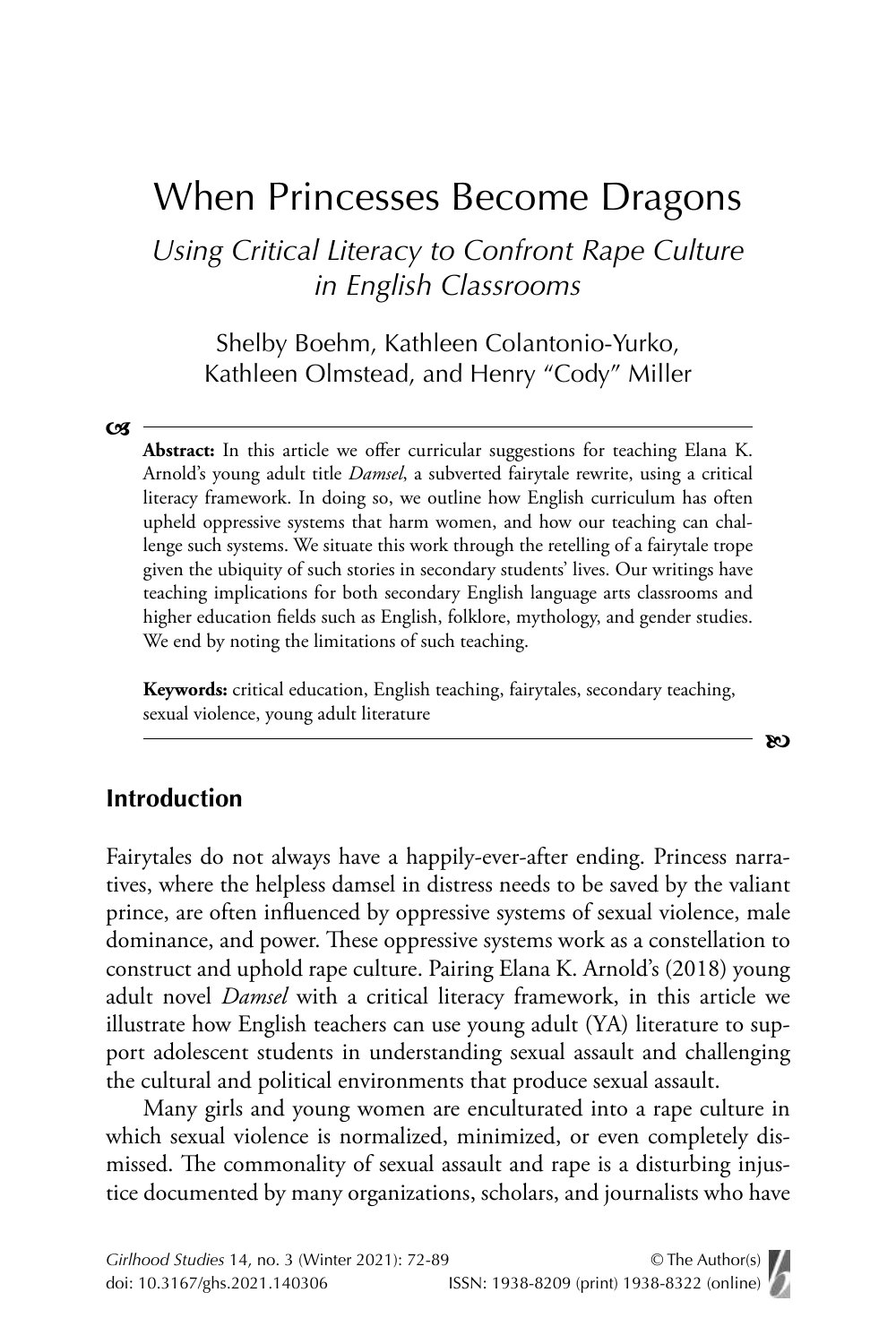noted overwhelming statistics regarding sexual violence against women and girls (Bureau of Justice 2018; Orenstein 2017; Rape, Abuse & Incest National Network (RAINN) 2020). The ideologies of sexual assault are often taught, implicitly and explicitly, through children's stories, fairytales, pop culture, and school curricula (Anderson 2010; Coste 2020; Manne 2017; Phillips 2016). Middle and high school English classrooms often act as a meeting point for the panoply of texts that create logical justifications for sexual assault. Many middle and high school students have been raised with their childhoods punctuated by fairytales (often Disneyized) and children's stories; they are active consumers of popular culture, and they are engaging in secondary school curriculum daily. Thus, middle and high school English classrooms can serve as generative spaces in which to teach and challenge the logics of sexual assault that underpin rape culture.

We situate Elana K. Arnold's (2018) *Damsel*, a subverted fairytale in the form of a (YA) novel, as a central text in supporting the development of students' critical capacities and textual analysis in high school English language arts (ELA) classrooms. In their origins, fairytales were often gruesome with sexual violence being a common occurrence. However, decades of sanitization have warped fairytales from their genesis. We use fairytales to mean the Disneyfication of the original stories (Zipes 1999). As Jack Zipes (1988) notes, fairytales are more akin to a cultural institution than a genre. Our students are familiar with the institution through Disneyfication, as are we, which is why we situate fairytales as such in this article.

### *Damsel***, a Subverted Fairytale**

*Damsel* by Elana K. Arnold (2018) begins much like other classic fairy tales read to children at bedtime. The story begins in the kingdom of Harding. There is a dragon to be slain, a damsel to be saved, and a brave prince who must complete these tasks in order to become king. For generations, the male hero, often a prince, has always followed this journey. The novel begins when Ama, the protagonist, wakes up in the arms of Prince Emory with no recollection of her past and is, instead, told that she has been rescued. And so, like any hero in any fairytale, the handsome Prince Emory rescues the fair maiden from a violent and gruesome dragon. He takes the young woman he rescues as *his*. He feeds her, clothes her, and brings her home to his mother to prepare for the marriage celebrations. He even takes the liberty of naming Ama, as she herself does not recall her name, her past,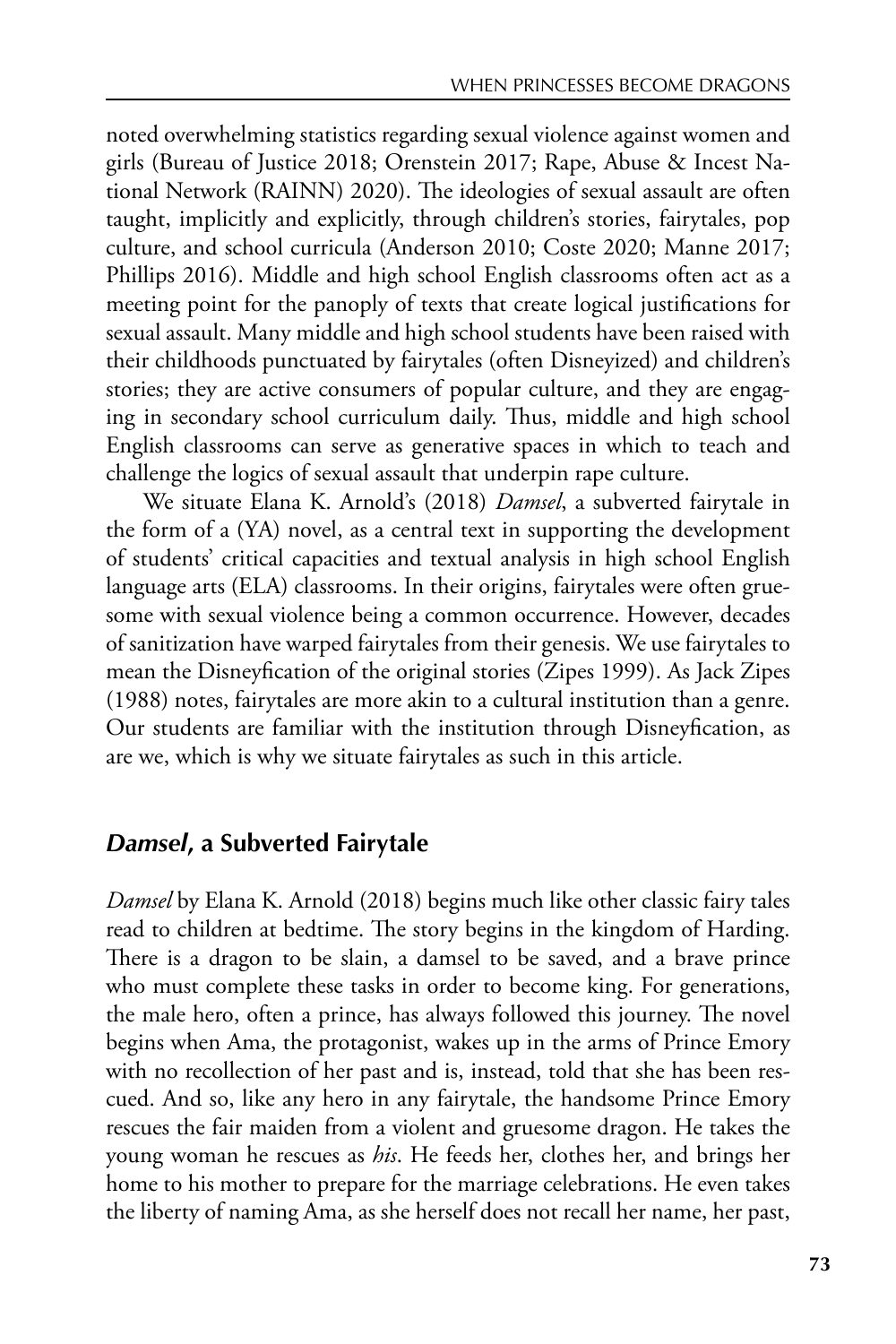nor her identity—leading the reader to question Ama's safety and the events which have transpired.

Throughout the text, the reader begins to see Ama's resolve. The damsel does not know herself to be helpless, but she is constantly reminded, through the actions of other characters, that she is powerless in the kingdom. Because Ama has no memory of her previous existence, the life before her life with Prince Emory, she is not quite sure of how to handle her new life in the castle. Ama knows to question these new expectations and by doing so, encourages the reader to do the same. At first, Ama does as she is told, and Arnold provides the reader with brief windows into Ama's psyche. However, the reader, along with Ama, soon learns that this fairytale is riddled with violence that other characters in the text seemingly accept and even perpetuate. Ama is assaulted through digital penetration by the would-be prince charming of the narrative. The prince routinely kisses Ama and forcibly touches her body. Ama is repeatedly told by other female characters that the prince has the power and that Ama should submit to his physical abuse.

*Damsel* is an unsettling story that positions the reader as both the consumer of this twisted fairytale and the constant witness to Ama's many violations. Whenever she advocates for herself, she is always told that she should accept her fate. *Damsel* can provide teachers and students with the opportunity to examine the role of sexual violence, power, and male dominance as a pervasive, oppressive system through literature. Like Amber Simmons's (2012) work reading *Te Hunger Games* alongside critical socio-political issues, in this article we conjoin analysis of "social injustices in our world" (24) with a novel, providing English teachers with suggested activities for meaningful discussion, research, and social action.

### **The Princess Enculturation and Disney Tropes**

*Damsel* (2018) calls us to question the construction of the notions of princess and the ways in which this concept permeates our culture and upholds male dominance as ideal. Girlhood, in popular culture and children's narratives, is often synonymous with princess stories that implicitly teach little girls to imagine a pink, glittery life in a pretend kingdom. In her work considering the narratives of girlhood, Peggy Orenstein (2018) finds that Disney's Princess line is the "fastest-growing brand the company has ever created" and is quickly "becoming the largest girls' franchise on the planet" (321). While princess stories are not always inherently problematic, these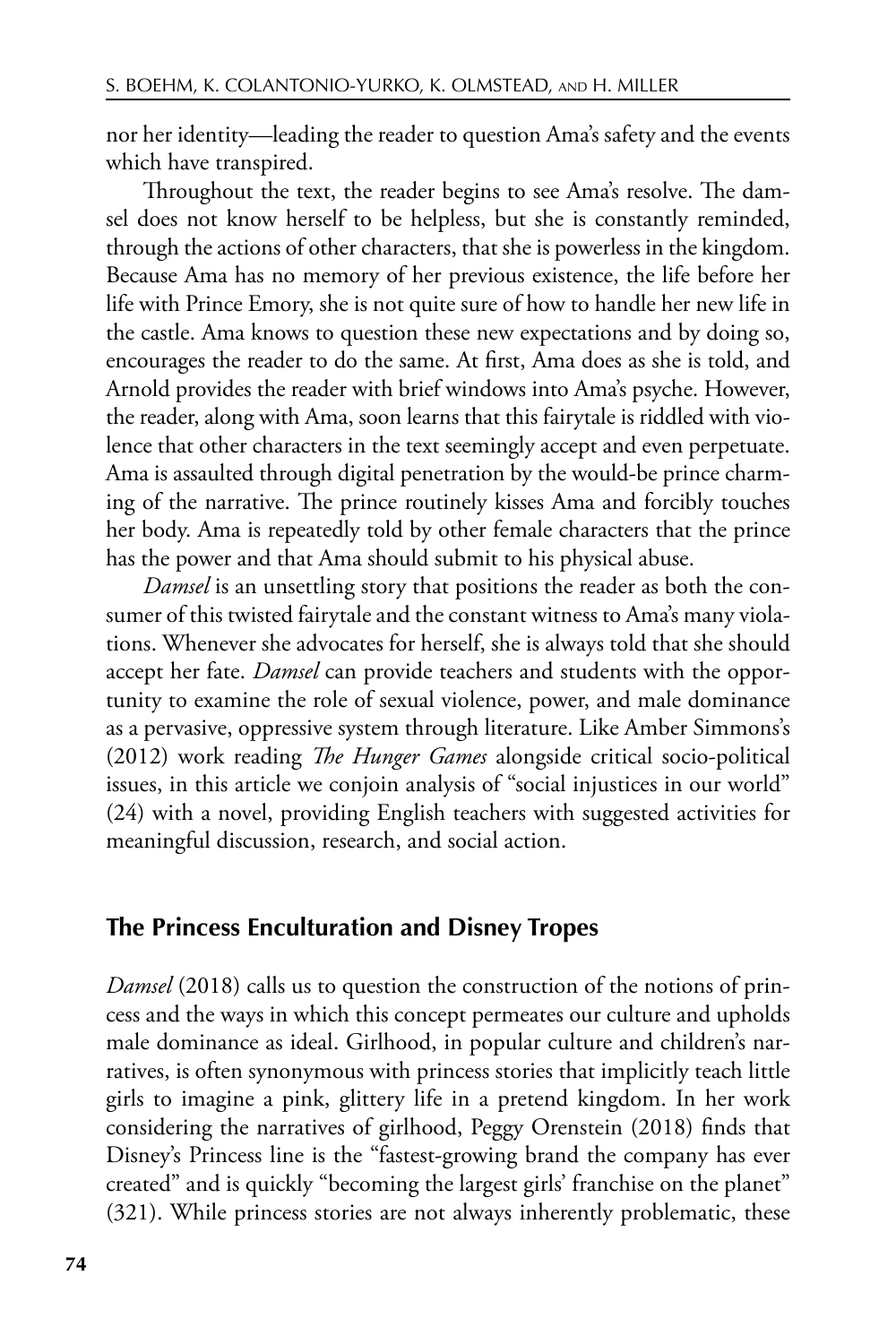stories do often sustain ideas of male dominance and perpetuate notions that princess characters are celebrated for their beauty above all else. In this sense, many literary princesses imitate the real-life sexist treatment of female bodies, where "the standards of female beauty are so punishing that even should a girl miraculously fit them, she may still believe she falls short" (Orenstein 2011: 134). These beauty standards work to position girls as objects to be consumed by male characters in the narrative, thus representing a site ripe for interrogation.

There is a wellspring of scholarship calling for the reimagining or rewriting of fairy tales to unearth the oppressive ideologies that guide them and to confront this problematic nature of many traditionally taught fairy tales, including in schooling spaces. Feminist scholars have long called for fairytales to be the subject of scholarship and teaching (Bacchilega 2010; Haase 2004; Joosen 2011; Rowe 1979; Westland 1993). The novel *Damsel* (2018) makes princess Ama's story ideal for complex classroom-based discussions about male dominance. While Ama's narrative seems to follow the Disney princess trope (Zipes 1999), it is the violent sexual assaults and the subverted ending of the tale that brings to light cycles of female oppression in Ama's mythical world.

Princes typically slay a dragon, rescue the princess, and then establish or reclaim a kingdom in the Disneyfication of fairytales. Arnold twists that narrative feature by positioning Ama as the dragon that must be slain. That is, damsels (in this case, Ama) must be raped by the prince in order to establish his kingdom. The prince's sexual violation of Ama's bodily autonomy is substituted for the scene in which the prince emerges victorious from killing a mythical beast. Ama's forced marriage represents the moment the prince can ascend to king and the princess can take her subservient role as queen. Thus, *Damsel* draws on Disney princess tropes (Zipes 1999) in order to later unearth the underpinning ideologies of sexual violence. The book reproduces harmful constructions of princesses in order to later challenge such notions. It is this aspect of the YA book that we believe gives the novel potential for interrogation in secondary English classrooms.

### **English Curriculum and the Ideologies of Sexual Violence**

Scholars have begun to examine how the cultural values and ideologies embedded in the canon normalize sexual violence against women. Canonical texts continue to make up the bulk of secondary high school curricula,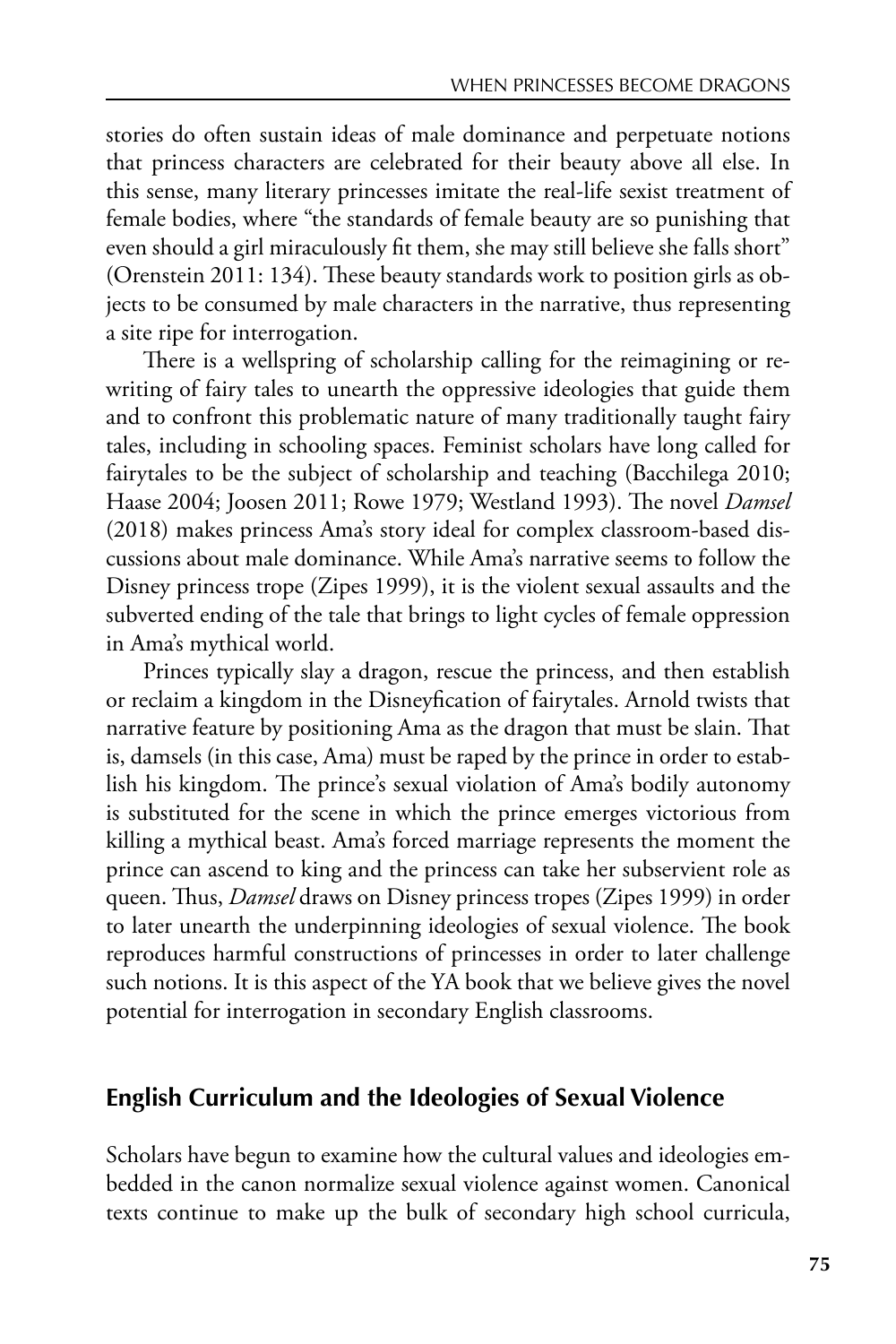thus potentially abetting the proliferation of dangerous patriarchal ideology. Erin Spampinato (2018b) makes the relationship between canonical texts frequently taught in high school and the normalized logic of sexual violence explicit: "The literature we choose to teach our children evidences how untroubled we are by this disturbing cliché" (para. 7). These values and this normalization can be perpetuated in schools when those who make decisions about novel selections in classrooms do so without making a conscious effort to examine whose stories are told and how. Writing about the involuntary celibate (incel) movement, Spampinato sees canonical texts as its literary roots (2018b) and cultural reinforcement (2018a) for a movement that glorifies sexual violence against women. Secondary ELA curricula can reinforce ideologies that normalize and justify sexual violence against women. How then can we reimagine secondary English curriculum and teaching to counter these ideologies and logics?

YA literature, when paired with intentional pedagogy can offer an answer. E. Sybil Durand (2019) sees this as a "key resource for youth to participate in current national discourse" (89) on a host of issues including sexism and violence against women. Many widely taught YA novels address sexual violence and sexual assault (Cleveland and Durand 2014; Colantonio-Yurko et al. 2018). Drawing on Amber Moore's (2018) notion of the "sub-genre of sexual assault narratives" (145), we suggest that sexual assault literature as a sub-genre may incite similar discomfort for some teachers. While many scholars have suggested that it is imperative that sexual violence be addressed through literature in schools (Cleveland and Durand 2014; Colantonio-Yurko et al. 2018), some teachers may be hesitant to do so. Many teachers may be uncomfortable discussing topics they consider "controversial" (Darvin 2011: 287)—yet we emphasize the powerful experiences for readers in interacting with such texts.

Such powerful interactions could combat the rape myths that underpin rape culture. A study by Victor Malo-Juvera (2014) notes that Laurie Halse Andersen's novel *Speak* (1999) proved effective in counteracting dangerous ideologies around rape, such as victim-blaming. Teachers can use YA literature to discuss rape culture and rape myths by examining what is happening within the narrative of the text and dissecting these events with students (Colantonio-Yurko et al. 2018). It is important for students to develop an understanding of rape myths and rape culture to avoid the perpetuation of sexual violence (Alsup 2003; Malo-Juvera 2014; Park 2012). For instance, in working with book club groups composed of adolescent girls, Jie Y. Park (2012) taught and reflected on *Speak*. Park concluded that the students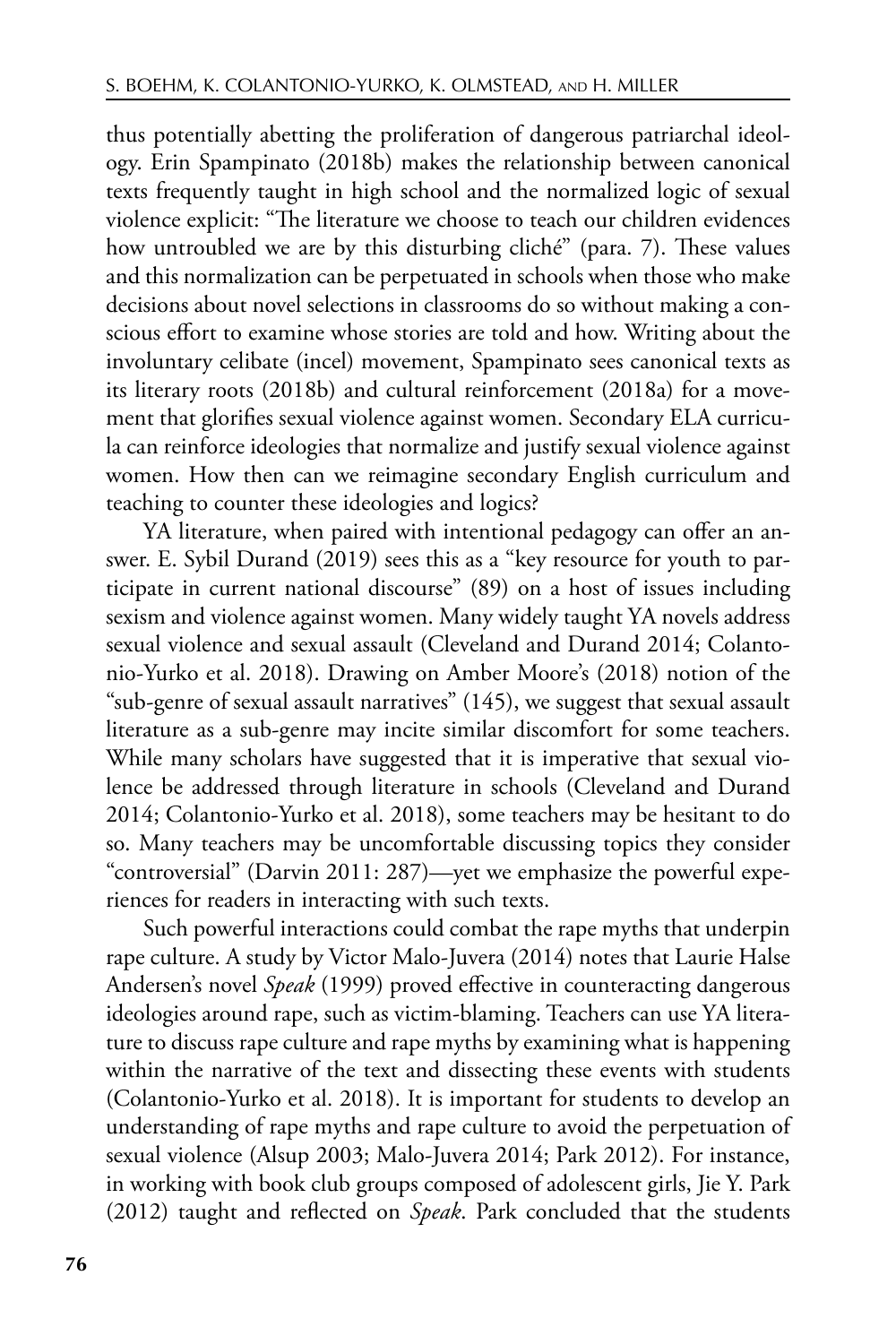"encountered different ways of looking at themselves and others" (191) and were able to engage in rich dialogue to examine these differences, thus enabling some students to challenge commonplace myths and ideas about rape. All these scholars highlight the importance of intentional pedagogy paired with YA novels that feature sexual assault.

### **Teaching with Trauma in Mind**

While we believe dissecting novels that address sexual assault is essential to disrupt rape culture, we know that this dialogue may be distressing or triggering for individuals who have themselves experienced sexual violence, and teachers should plan accordingly (Colantonio-Yurko et al. 2018). Importantly, Debra Jackson (2016) advocates the need for those traumatized by sexual assault to tell and retell their stories, and interact with an "empathetic other, a witness to the trauma" (211) as part of the process of recovering their subjectivity. Therefore, part of the teacher's classroom plan might include partnering with a school counselor or crisis center worker during these important classroom discussions to ensure that those triggered will be handled with extra care by someone experienced in trauma support. In addition to supporting the students who may be triggered, Jackson reports the toll on those witnessing (those listening to) others' trauma:

the witness enters a world full of fear, shame and guilt, hearing what it is like to have one's bodily integrity violated, to be treated with disrespect and disdain, and to be reduced by another to the status of nonperson. (224)

In discussing testimony and critical witnessing in relation to difficult stories, Elizabeth Dutro (2011) notes that "we must both connect deeply to students' experiences and be highly cognizant of the differing consequences they bear" (208). Partnerships with experienced trauma counselors can support both students and faculty in processing trauma that may surface when they are engaging in readings about sexual assault.

# **Teaching Critical Literacy to Challenge the Ideologies of Sexual Violence**

As Allan Luke (2004) proposes, literacy instruction is not neutral and involves the "selection and framing of values, ideologies, and contending versions of the truth" (4). Likewise, Jerome Harste and Vivian Vasquez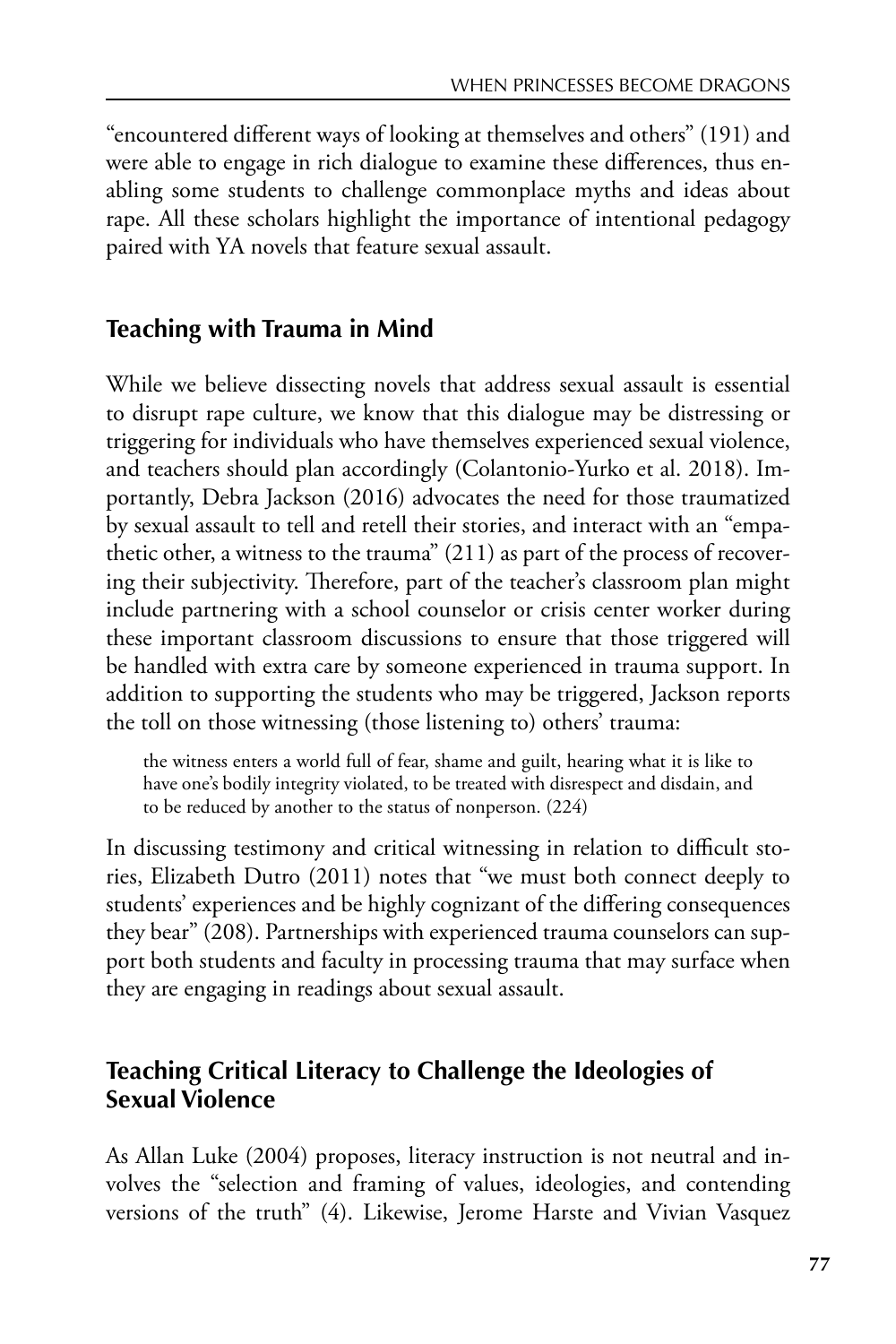(2017) believe that curriculum is a space for embedding aspirational societal change. We view texts in K–12 spaces as opportunities to unmask and discuss broader socio-political issues alongside students. Examining texts through a critical literacy lens allows students and teachers to consider and reflect on ways that we can both "problematise" (Janks 2014: 145) situations and the ways we could have or should have acted. Yet, reading about issues is not enough to enact critical literacy pedagogy. Recognition of oppressive systems is a crucial initial step, but as researchers and teacher educators we hope to place emphasis on what happens after reading—the moments when action is taken.

Angela Hubler (2017) criticizes the commonly taught novel *Speak* (Anderson 1999) for being a narrative that positions discussions of rape as an "individual project" and equates speaking with social change. Critical literacy can facilitate the transition between speech and social change. We argue that teaching *Damsel* through a critical literacy framework can map some of the "structural conditions that underlie rape" (135). Engaging students in texts that disrupt and interrogate the complexity of sexual assault enables them to develop a critical consciousness and work toward interrupting social inequities (Sharma and Christ 2017). *Damsel* helps readers to confront and counter what it means to be a princess, what it means to have power, and what it means to be heard.

Simmons (2012) notes that fantasy literature and film lend themselves to discussions of critical topics in adolescent classrooms and that these texts, "reinforce the critical themes in the traditional adolescent texts that they are already being taught" (25). She encourages teachers to use fantasy texts such as film and YA literature to address power issues including those related to gender. For example, fantasy texts provide students with the opportunity to interrogate the ways in which gender and sexuality are "perceived" and "cultivated by society" (29). Texts like *Damsel*, then, offer teachers and students a multitude of avenues in which to examine fairytales through critical literacy practices.

Critical analyses of books like *Damsel* allows students to challenge the text, examine the author's presumed intentions, investigate different perspectives, and determine what actions they might take to disrupt rape culture where sexual violence is normalized. To do so, teachers can consider the following steps for "critical literacy in practice" as described by Hilary Janks (2014: 350): finding and naming the issue, linking the issue to learners' lives, accessing relevant information by critically examining text and textual design, examining social effects of the issue, imagining possibilities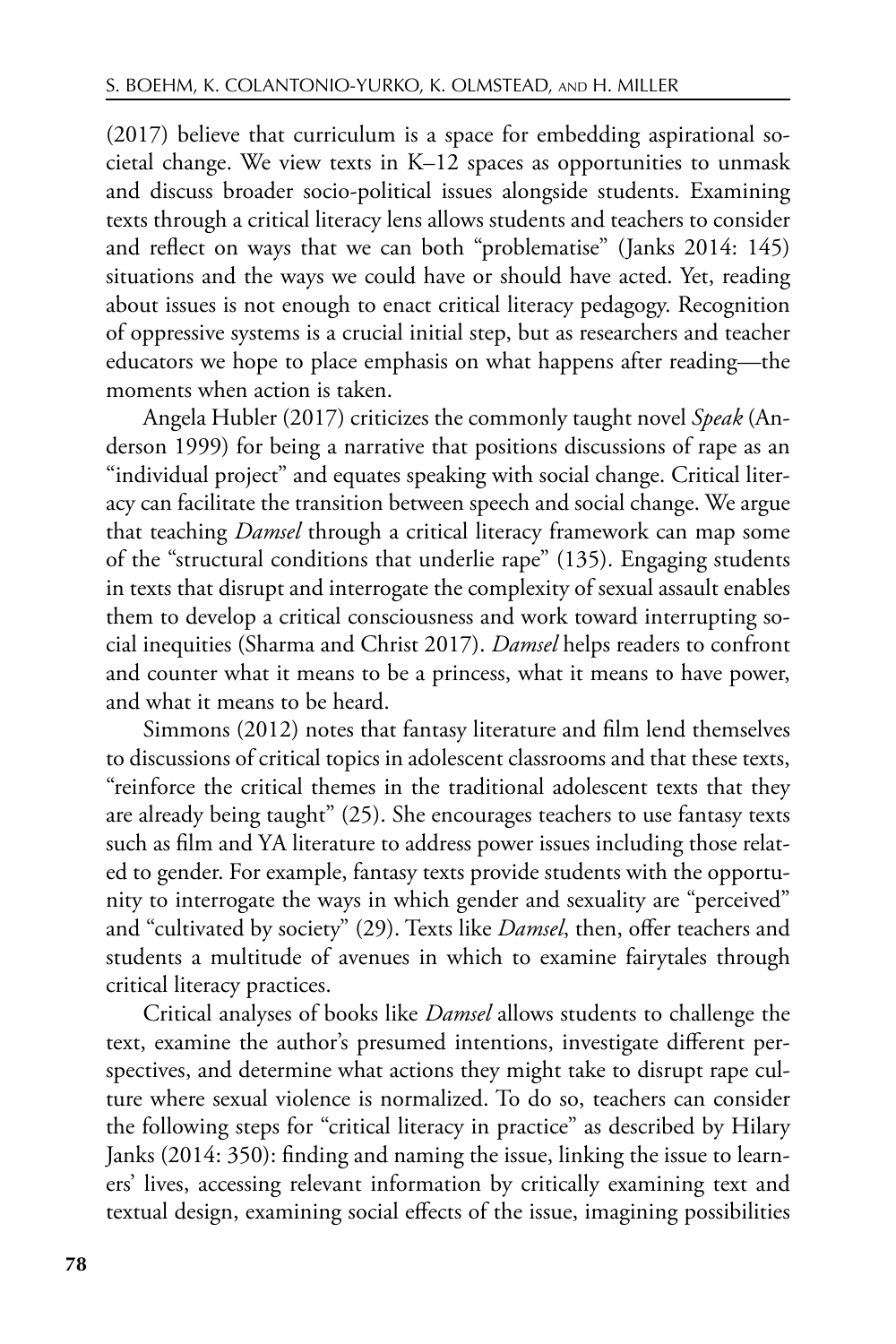for making a difference. Consider the following example of "critical literacy in practice" using Arnold's (2018) *Damsel*.

| Five Steps from Janks<br>(2014)                       | Sample Prompts to Promote Critical Conversations                                                                                                                                                                                                                                                                                                                                                                                                                                                                                                                                                                                                                                                                                               |
|-------------------------------------------------------|------------------------------------------------------------------------------------------------------------------------------------------------------------------------------------------------------------------------------------------------------------------------------------------------------------------------------------------------------------------------------------------------------------------------------------------------------------------------------------------------------------------------------------------------------------------------------------------------------------------------------------------------------------------------------------------------------------------------------------------------|
| 1. Finding and naming<br>٠<br>the issue/s             | How does Damsel compare to other fairy tales you've read?<br>How do you feel women are portrayed in other fairy tales<br>you've encountered? Why?<br>What do you notice about the way Arnold presents Ama at the<br>beginning of the text? Middle? End?<br>Whose voice is represented in Damsel? Whose voice/s is/are<br>missing?                                                                                                                                                                                                                                                                                                                                                                                                              |
| 2. Linking the issue to<br>learners' lives            | How are women represented in the fairy tales you've been<br>exposed to (either stories you've read or fairy tales that you've<br>experienced through the media or pop culture like Disney)?<br>Consider providing snippets of original fairy tales to<br>deconstruct (e.g. The Little Mermaid's tongue is cut out in<br>order to have a man love her, Sleeping Beauty is unconscious<br>and raped by the king, Cinderella's stepsister cuts off her own<br>toes to fit her foot into the glass slipper in hopes of winning<br>the prince's love, etc.)<br>What are your experiences growing up with gendered<br>expectations? What are some gendered expectations you<br>experience today: at school? At home? In the media or pop<br>culture? |
| 3. Accessing relevant<br>info, textual design         | Analyze the text. What quotes stand out for you? Why?<br>How does the author use dialogue to present the issues to the<br>reader? What are some examples?<br>What do you notice about Ama and the Prince through their<br>dialogue? Why do you think the author represented each<br>character in such a way?                                                                                                                                                                                                                                                                                                                                                                                                                                   |
| 4. Social effects of the<br>issue.<br>٠               | What is the impact of male dominance? Sexual assault?<br>How might we interrupt these injustices?                                                                                                                                                                                                                                                                                                                                                                                                                                                                                                                                                                                                                                              |
| 5. Imagining possibilities<br>for making a difference | How might our actions matter?<br>What projects might we engage in to make a difference in our<br>classroom, school, community, etc.?<br>Have students explore social issues in the news and online like<br>#MeToo, the RAINN website, and advocacy like<br>takebackthenight.org<br>Share how others' actions have made a difference.<br>Have students plan their own advocacy projects based on<br>issues raised in their analysis of <i>Damsel</i> .<br>Implement advocacy projects and invite the community to<br>participate when possible.                                                                                                                                                                                                 |

### **Table 1:** Critical Literacy in Practice with *Damsel*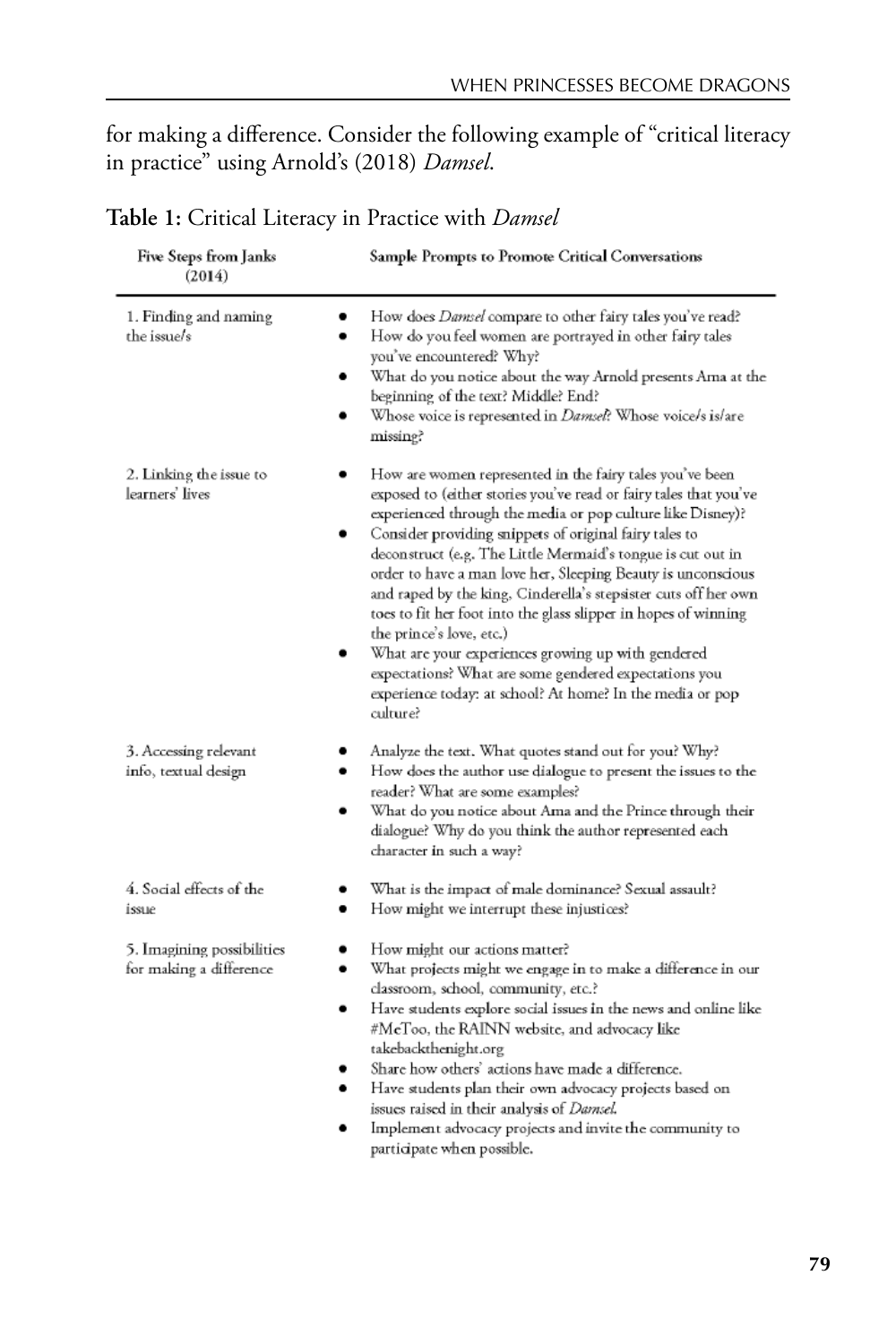In this table, we provide readers with information and suggestions for how to approach the five steps presented by Janks (2014). As former teachers, we want to spend time discussing the complex task of naming the issue and connecting these issues to social action.

### **Naming the Issues**

In this section, we examine two of the major issues embedded in *Damsel*. Teachers might review these central topics as examples of starting points for critical conversations in their own classrooms that lead to text-based social action projects. Before students can take informed action, they must first understand the issue at hand. We offer our own analysis of *Damsel* as well as some suggestions for teachers to consider when they are using the book in their own classrooms.

### *Cycles of Male Dominance*

From the beginning of *Damsel*, Ama is told she is safe because a man rescued her. Ama does not remember her name, previous life experiences, or why she needed rescuing, and consequently is dehumanized through a cycle of male dominance that enforces female subordination. These moments of male dominance range from covert to explicit throughout the novel, occurring frequently as Ama attempts to question patriarchal norms and expectations to the surprise of the inhabitants of the kingdom of Harding.

Prince Emory's domination over Ama and the kingdom is evident in his sense of entitlement which is highlighted throughout his verbal commands and physical positioning. For example, Prince Emory requires polite, ladylike greetings from servants and Ama, with the latter also required to be beautiful and well-behaved. One evening, he enters Ama's bedroom unwarranted and tells her to "Call off [her] guard" (106) and then proceeds to sexually assault her. Physicality often contributes to female subordination in the novel since Ama is told that her role is to be "a vessel" (264) for a future king. Understanding the various tools the prince uses to control Ama and maintain the gendered hierarchy is one area of analysis for students to consider when reading the book.

The role of other female characters in maintaining the cycles of male dominance is another analytical consideration. For instance, the Queen, Prince Emory's mother, tells Ama, "It is a king's world in which we find ourselves" (176). Female characters consistently reify subordination through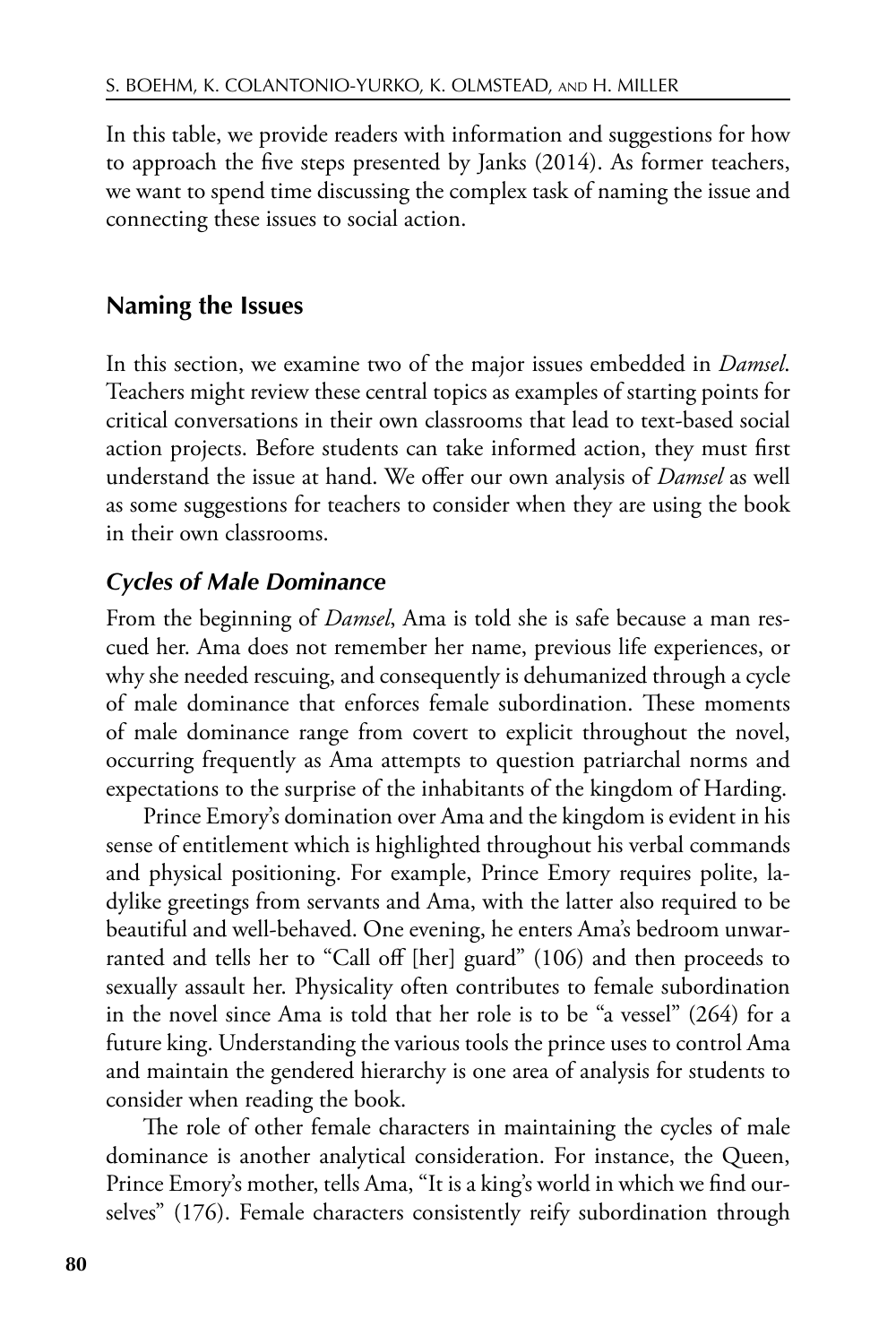cycles of male dominance that refuse to question the male-dominated kingdom of Harding. These instances open up conversations about the ways in which women can internalize oppressive hierarchies through social interactions and then reproduce these forms of harm. Students should understand that upholding the violent cycles of male dominance is not merely a priority of male characters. The adjacency to power of some female characters, such as the Queen, requires the perpetuation of male dominance.

## *The Logic of Sexual Assault*

The prevalence of sexual assault is underpinned by a logic that refuses to see assault as the horror it is. This common occurrence presents an avenue for students to analyze the ways in which Prince Emory uses a form of logic connected to male dominance to maintain control over Ama. Early in the novel, Emory thinks of the time that he "relieved" (33) another female character of her virginity. The reader sees him touch, fondle, and penetrate Ama many times without consent, each time telling her that she should be grateful to him. Students should pay attention to the language the Prince uses when violating Ama since he often does not see his actions as immoral.

Part of Prince Emory's logic rests on the belief that Ama herself is to blame for his transgressions. When Emory first assaults Ama he proclaims, "But who could blame me, when a beauty such as yourself is under my roof" (125). The Prince repeatedly refers to Ama's beauty as something that causes her to be irresistible, as though she brings the attacks on herself because of how she looks. This type of mentality is not relegated to the pages of fiction. It is a form of victim-blaming that upholds rape culture.

This victim-blaming logic pulses through the language characters use in discussing Ama. The notion of Ama as an object or thing to be consumed or that she is a prize echoes throughout the text. Initially, she is compared to livestock, and later when she is readying herself to dine with the King, Ama is regarded as "a well prepared meal or finely arranged bunch of flowers" (94). Ama endures Emory's kissing her, pulling her dress up, fondling her, and grinding against her repeatedly throughout the novel. And yet, Emory notes that his actions are restrained, with more violent sexual attacks to come once they are wed. He says, "The time will come soon enough that such restraint shall not be required of me" (126). Students should be asked to examine the language the perpetrator of sexual violence uses to describe his victim. Then, they could consider how that language reflects the logics of sexual assault for both the character and the setting of Harding Kingdom.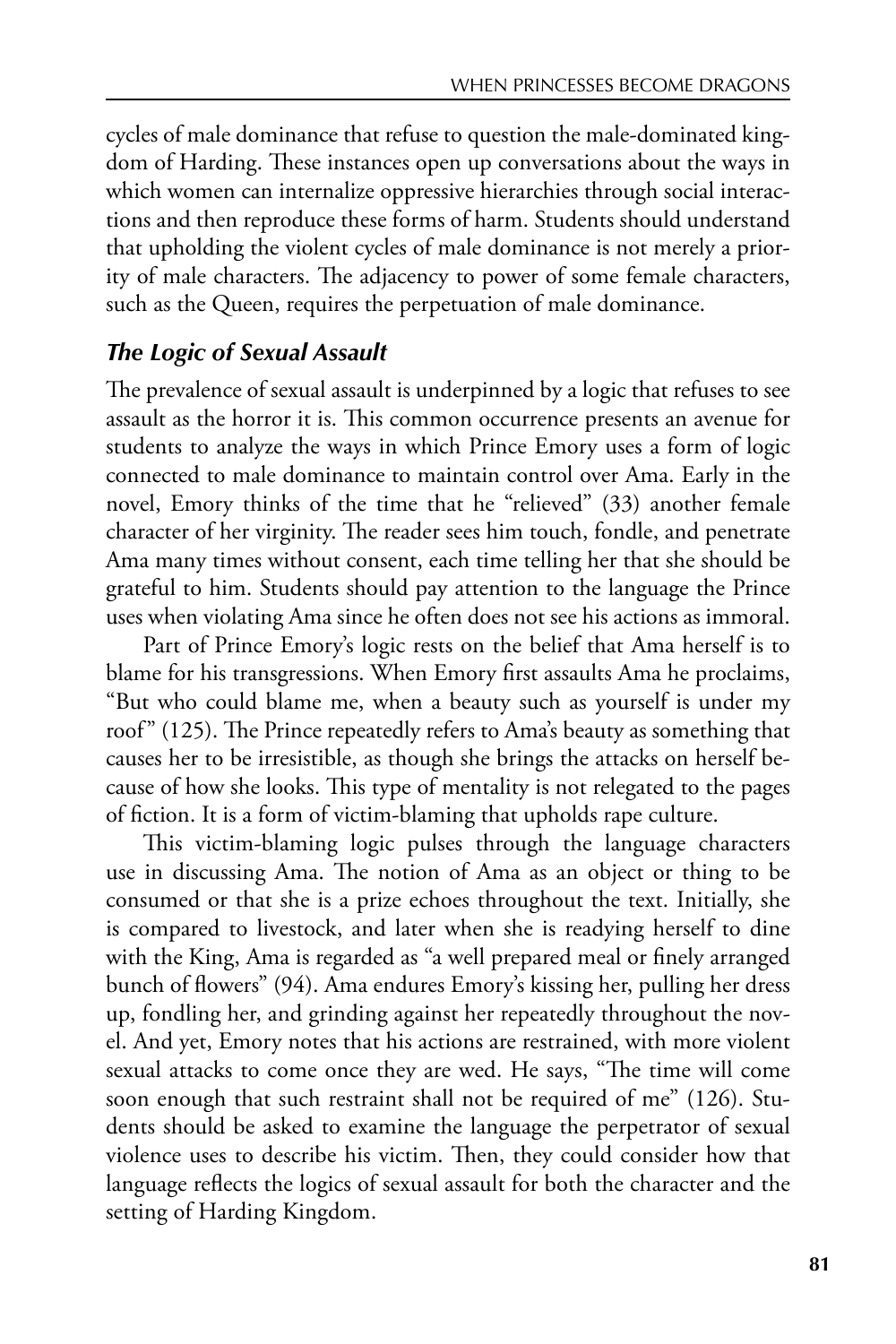# **Taking Action**

We see examples of male dominance and the logics of sexual assault in action all around us today—whether in sexual assault trials or within the political landscape. In discussing her work with student activism, Durand (2019) notes that such activism rested on a foundation of first discussing literature with students. We position *Damsel* as a text that can transform discussions into actions. As Simmons (2012) emphasizes, students can channel their "passion, skills and knowledge as well as the resources of the classroom" (28) to enact change. We envision taking action broadly to include leading classroom discussions to naming issues within their school at large. The suggestions below provide ideas for taking action based on critical conversations alongside *Damsel.* Such projects and activities enable student empowerment and encourage disruption of the issues named above.

# *Rewriting and Subverting Texts*

Students can view and reconsider well-known texts, films, or television shows that contain male dominance. Just as Ama's story in *Damsel* (2018) has a subverted ending, the act of revisioning through rewriting allows students to construct disruptive narratives of sexual violence, power, and male dominance. This type of rewriting of the ending is a form of fanfiction, which is seen as a valuable tool in teaching literature and texts more broadly (Beach et al. 2016). For example, students can discuss how *Damsel* compares in relation to their familiarity with fairytales. Students can make a list of how Arnold subverts the Disneyfication (Zipes 1999) genre. Using the list, students can select their favorite texts that subvert male dominance or the logics of sexual assault. Students may rewrite narratives in which princesses reject their passivity placement in the narrative, for instance.

# *Multigenre Project*

The creation of multigenre projects around themes discussed in *Damsel* allows students to examine ideas through various modes, thus increasing the chances for ideas about gender rights to manifest through various interpretations. Although many approaches to multigenre projects exist, we suggest using genres that allow for finished student products to be widely shared, such as zines, podcasts, or video essays. Potential authentic audiences motivate students to think deeply about how to frame their understanding of *Damsel* for new viewers.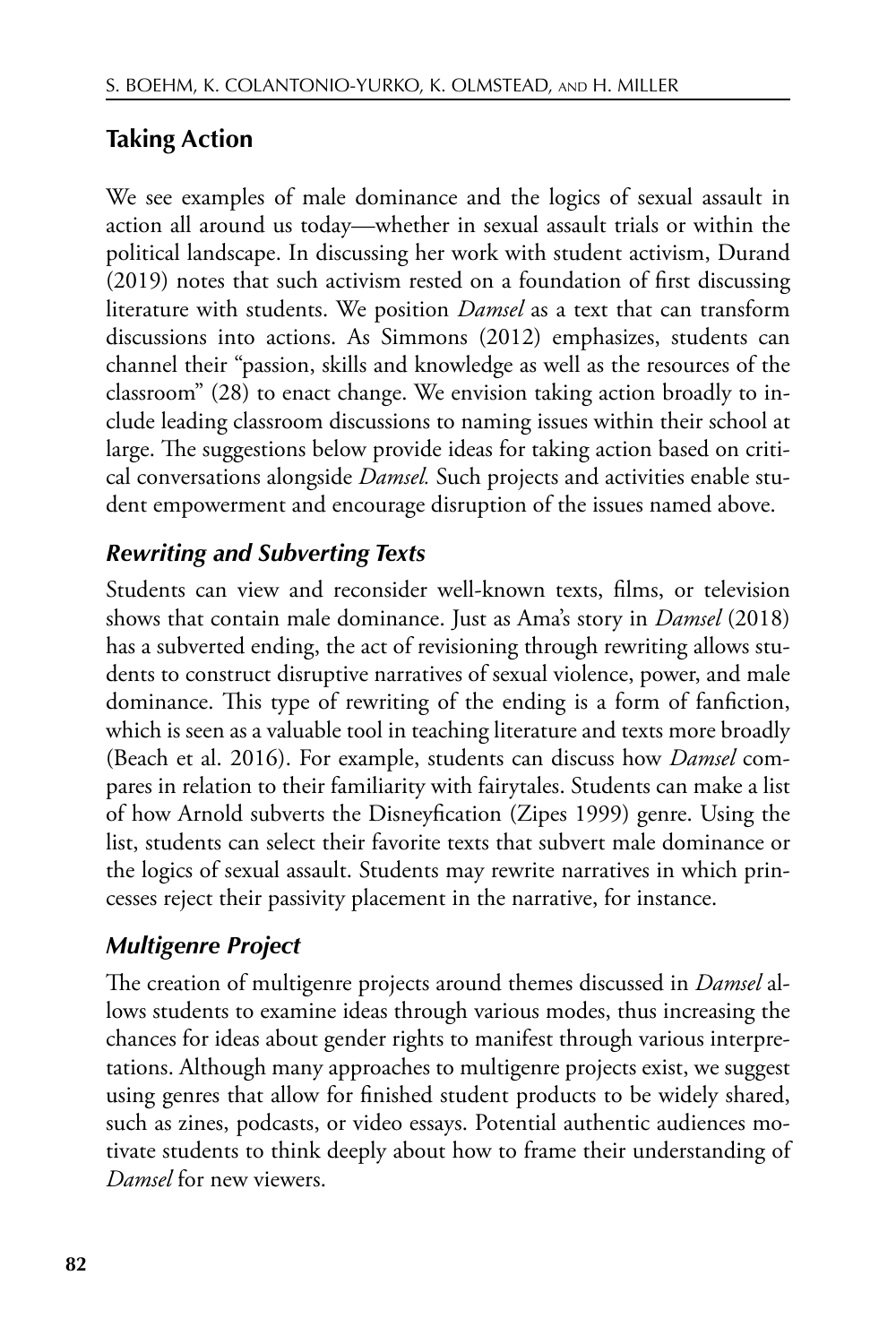### *Critical School Community Audit*

After reading *Damsel*, students may wish to turn to their own schooling experiences to make sense of new ideas about sexual violence, power, and male dominance. A good place to start this reflection is a critical examination of their own school curriculum, policies, and culture. Teachers can prompt students to observe their school curriculum, policies, and surroundings while considering the following questions.

After reviewing and discussing their findings, students can document their analysis in letters to administrators or through social media campaigns. Writing letters and advocating on social media could be avenues through which to prompt changes in school, including policy and cultural shifts. This type of activity represents how students can translate learning from a YA novel into action in their immediate social contexts.

### *Other Considerations*

While this work has traction for important discussions in high school English classrooms, we also believe that *Damsel* (2018) would provide opportunities for purposeful conversations in other disciplines, such as courses in gender and women's studies departments, the field of literature, and humanities. The practices we outlined in this section can be amended to fit the context of humanities courses at undergraduate and graduate levels. The Critical School Community Audit would be a powerful tool for college students to use to consider the dimensions of rape culture on their campuses while the Rewriting and Subverting Texts activity would reach a wide audi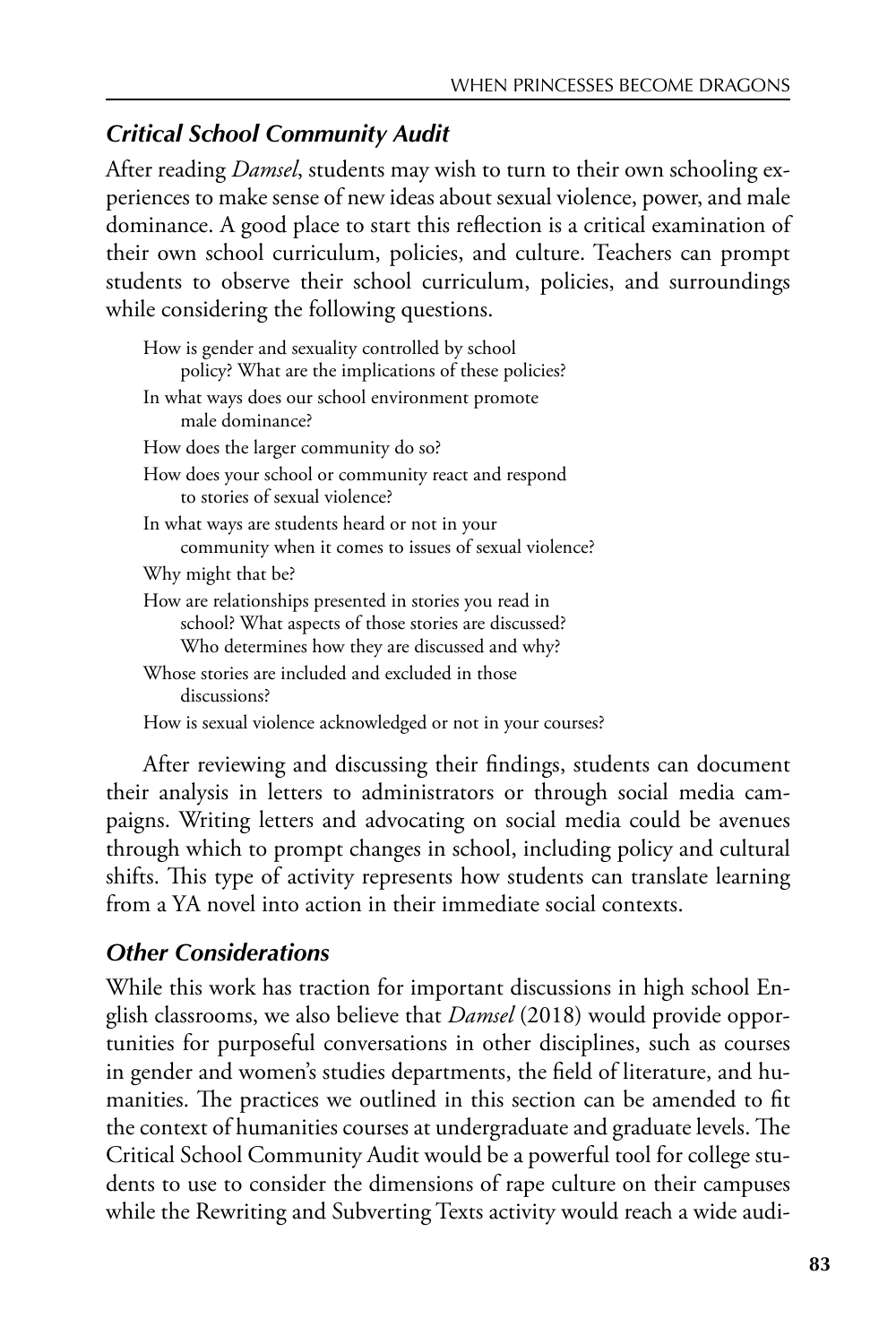ence of students in general education courses such as freshman composition or in an introduction to literature course.

#### *Limitations, Centering, and Representation*

The classroom practices we suggest throughout this article can offer an answer to the question of rethinking the English curriculum. Considering sexual violence, Kimberlé Crenshaw (1991) posits that women of color experience violence through "intersecting patterns of racism and sexism"  $(1243)$ . These intersections of oppression are often not considered when generalized implications are drawn about sexual assault experiences. Worse still, when racism and sexism are not examined alongside experiences of sexual assault, "the power relations that each attempts to challenge are strengthened" (1282). The analysis we provide throughout this article considers the ways in which oppression shapes the experience of a white woman without interrogation into intersecting forms of oppression.

Similarly, the statistics in the opening section represent cisgender women and not transgender women. It is important to note that transgender women also face sexual violence but because of transphobia, their stories are not often believed. According to the 2015 US Transgender Survey (James et al. 2016), nearly half of all participants reported being sexually assaulted. Queer and trans voices and experiences must be included in the national discussion of sexual assault. As K.C. Clements (2018) argues, "[R]ape culture is not simply a problem of cisgender heterosexuality, but a product of toxic masculinity that has wide-ranging effects on people of many genders" (para. 14). It is imperative that teachers include trans and queer people in their discussions of sexual violence when they are talking with students.

A limitation of this article is that Arnold's (2018) Damsel and thus our pedagogical suggestions forefront stories of sexual violence that center white, cisgender women. In writing about YA rape novels, Hubler (2017) argues that "narrators who are Black, poor, gay, or intellectually disabled articulate the experiences and insights of disadvantaged social groups" that shed light on the "ways in which gender interacts with other social institutions to structure violence" (115). This type of analysis is absent from Damsel. In addition to her white, cisgender, and able-bodied privilege, Ama is also a princess. The limitations of Damsel speak to the larger limitations in recent fairytale pop culture trends.

Cinematic and book adaptations of fairy tales remain Eurocentric, thus replicating the whiteness of the literary canon. Vivian Yenika-Agbaw et al. (2013) argue that fairy tales centering Black characters can provide counter-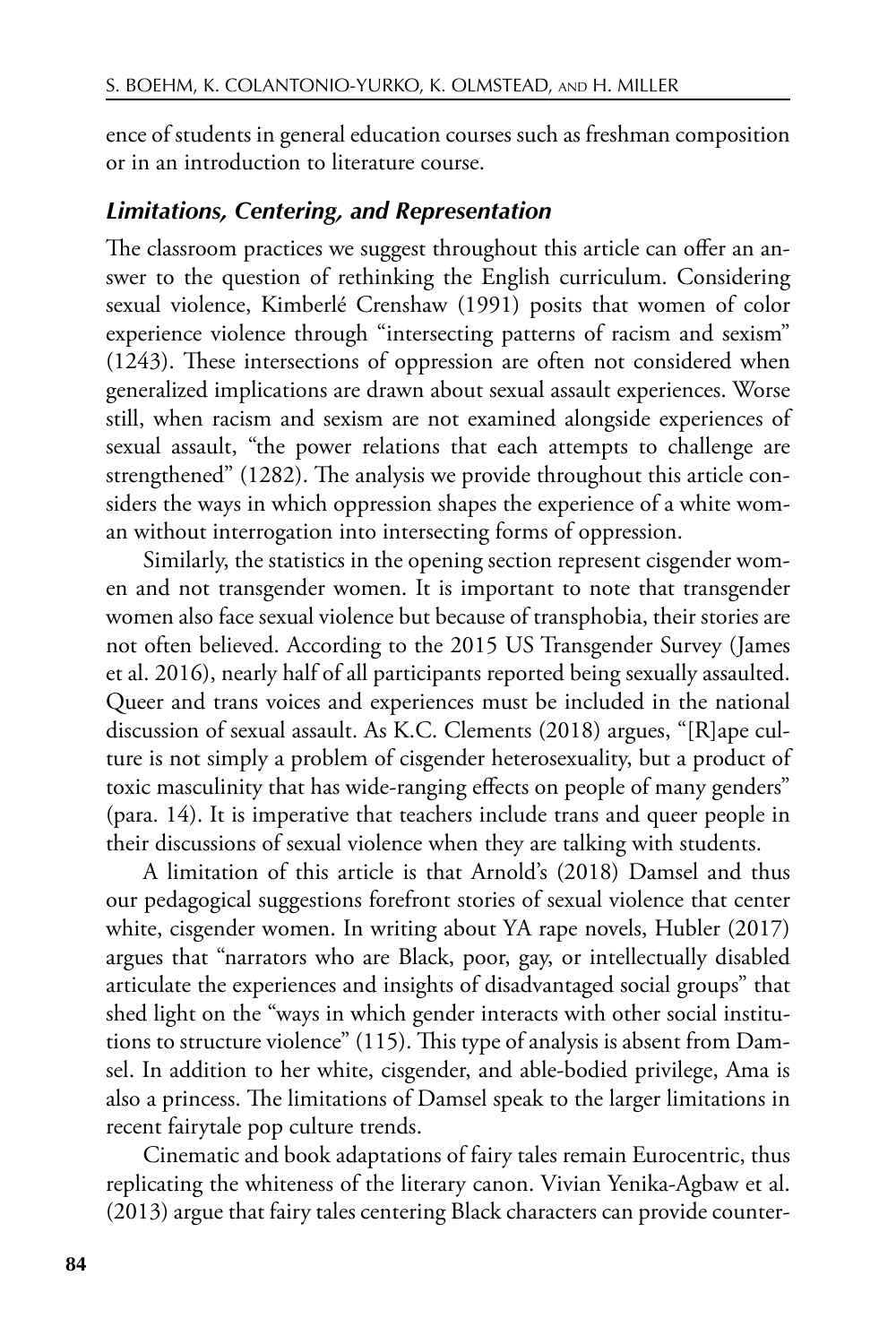narratives that affirm the humanity of African diaspora communities. Similarly, Jemimah Young et al. (2018) call for Black girls to construct "counter fairy tales" (103) to resist the violent whiteness of secondary English curricula, including fairy tales. The recently published YA title, *Cinderella is Dead* (2020) by Kalynn Bayron, imagines the titular fairy tale from the perspective of Sophia, a young queer Black girl, as she navigates and challenges systems of oppression. The studying and teaching of *Cinderella is Dead* is needed to continue naming and fighting harmful ideologies in English curricula. Since there are calls to rethink fairy tales that challenge Eurocentrism, we hope there are also calls for fairytales that include women of color and other gender identities to challenge narratives of male dominance. Such stories, we believe, could add to the curricular power of challenging the many facets of rape culture in secondary English classrooms.

# **Conclusion**

Durand (2019), in theorizing the aims of teaching literature to adolescents in our contemporary times, muses that the purpose is to "take steps toward resolving the issues raised in literature" (90). Witnessing the last few years of social and political upheaval from the election of Donald Trump to the #MeToo movement started by Tarana Burke (2018); from the confirmation hearings of Supreme Court Justice Brett Kavanaugh $^{\rm l}$  to the Brock Turner $^{\rm 2}$ case has only strengthened the resolve of our commitment to critical literacy in our classrooms. Arnold's (2018) *Damsel* is a catalyst promoting analysis of and response to societal injustices like male dominance and sexual assault. Through critical readings, thoughtful conversations, and social action projects, students can be empowered to have an impact on their world. Just as Ama's fury at her reality fuels her to rewrite her own so-called fairytale story-ending in *Damsel*, so could our students use their outrage at injustices to rewrite their futures in a world in which they, too, can challenge a common refrain in Arnold's novel: the way things have always been.

**cst** 

**Shelby Boehm** (ORCID: 0000-0002-6671-6197) is a doctoral student at the University of Florida where she studies English education and literacy. Prior to doctoral studies, she taught high school English in Florida. Email: sboehm@ufl.edu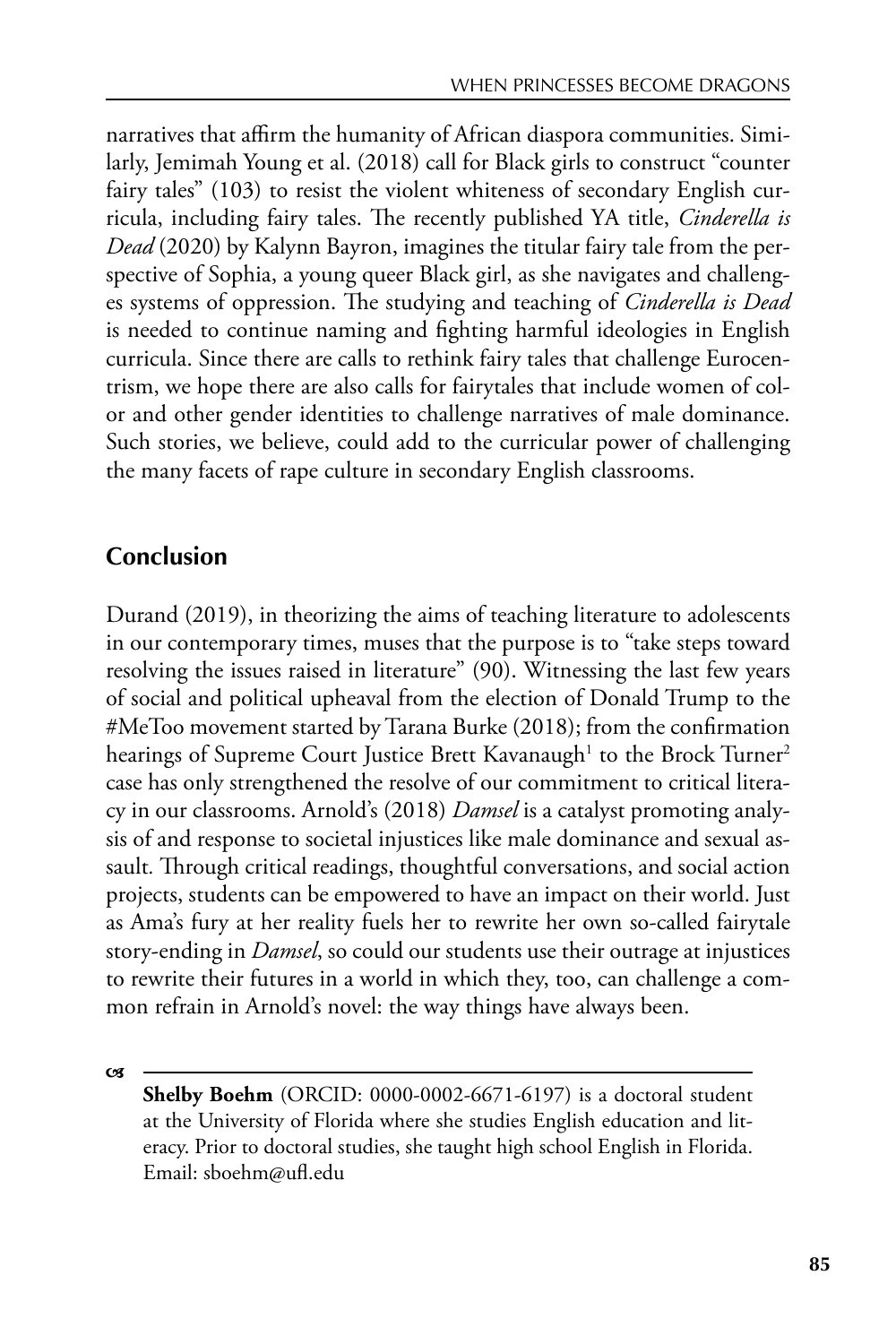**Kathleen Colantonio-Yurko** (ORCID: 0000-0002-3205-2871) is an assistant professor of literacy education at SUNY Brockport. Before becoming a teacher educator, she taught high school English in Florida. Email: kyurko@brockport.edu

**Kathleen Olmstead** (ORCID: 0000-0002-0559-9003) is an assistant professor of literacy education at SUNY Brockport. Before becoming a teacher educator, she was an elementary school teacher/literacy specialist in New York. Email: kolmstea@brockport.edu

**Henry "Cody" Miller** (ORCID: 0000-0003-1172-3733) is an assistant professor of English education at SUNY Brockport. He taught high school English in Florida before transitioning into higher education. Email: hmiller@brockport.edu

b

### **Notes**

- 1. During his Senate confirmation hearing, Supreme Court nominee Brett Kavanaugh was accused of sexual assault by Christine Blasey Ford, thus adding to the growing number of allegations against powerful men, including Donald Trump, the president who appointed Kavanaugh. see https://www.vox.com/identities/2018/10/9/17933746/metoo-movement-metoo-brett-kavanaugh-weinstein
- 2. Brock Turner, a swimmer at Stanford University, was accused of sexual assault by Chanel Miller. Gaining national attention in the US, the media portrayal of Turner and the lenient guilty sentencing were widely criticized as representative of the issues facing survivors of sexual assault. see https://www.vox.com/2016/6/7/11866390/ brock-turner-stanford-sexual-assault-explained

### **References**

- Alsup, Janet. 2003. "Politicizing Young Adult Literature: Reading Anderson's *Speak* as a Critical Text." *Journal of Adolescent & Adult Literacy* 47 (2): 158– 166. www.jstor.org/stable/40012262.
- Anderson, Laurie H. 1999. *Speak*. New York: Farrar Straus Giroux.
- Anderson, Michelle J. 2010. "Sex Education and Rape." *Michigan Journal of Gender and Law* 17 (1): 83–110. https://heinonline.org/HOL/P?h=hein. journals/mjgl17&i=85.
- Arnold, Elana K. 2018. *Damsel*. New York: Blazer & Bray.
- Bacchilega, Cristina. 2010. *Postmodern Fairy Tales: Gender and Narrative Strategies*. Philadelphia: University of Pennsylvania Press.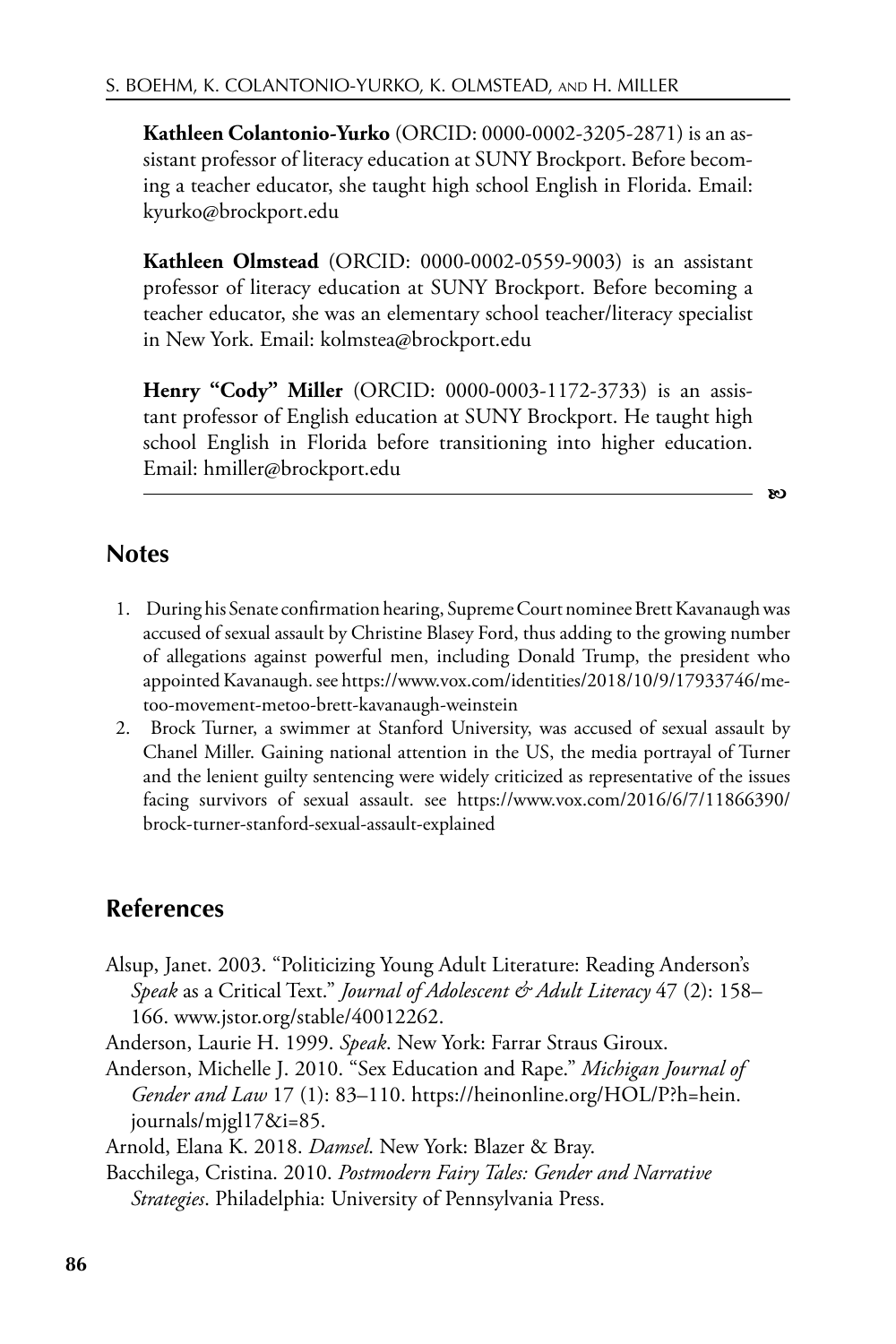Bayron, Kalynn. 2020. *Cinderella is Dead.* London, UK: Bloomsbury.

- Beach, Richard, Deborah Appleman, Bob Fecho, and Rob Simon. 2016. *Teaching Literature to Adolescents*. New York: Routledge.
- Bureau of Justice. 2018. "Criminal Victimization, 2018." https://www.bjs.gov/ index.cfm?ty=pbdetail&iid=6686.
- Clements, K.C. 2018. "In The #Metoo Conversation, Transgender People Face a Barrier to Belief." *Tem*, 18 April. https://www.them.us/story/believe-transpeople-when-we-say-me-too.
- Cleveland, Erika, and E. Sybil Durand. 2014. "Critical Representations of Sexual Assault in Young Adult Literature." *Te Looking Glass: New Perspectives on Children's Literature* 17 (3) (online).
- Colantonio-Yurko, Kathleen C., Henry Miller, and Jennifer Cheveallier. 2018. "'But She Didn't Scream:' Teaching about Sexual Assault in Young Adult Literature." *Journal of Language and Literacy Education* 14 (1): 1–16.
- Coste, Jill. 2020. "New Heroines in Old Skins: FairyTale Revisions in Young Adult Dystopian Literature." *In Beyond the Blockbusters: Temes and Trends in Contemporary Young Adult Fiction*, ed. Rebekah Fitzsimmons and Casey Alane Wilson, 95–108. Jackson, MS: University Press of Mississippi.
- Crenshaw, Kimberlé. 1991. "Mapping the Margins: Intersectionality, Identity Politics, and Violence against Women of Color." *Stanford Law Review* 43 (6): 1241–1299.
- Darvin, Jacqueline. 2011. "'I Don't Feel Comfortable Reading Those Books in My Classroom': A Qualitative Study of the Impact of Cultural and Political Vignettes in a Teacher Education Course." *Te Teacher Educator* 46 (4): 274–298. https://doi.org/10.1080/08878730.2011.604710.
- Durand, E. Sybil. 2019. "Reading for Change: Toward a New Literary Activism." *Research in the Teaching of English* 54 (1): 88–90.
- Dutro, Elizabeth. 2011. "Writing Wounded: Trauma, Testimony, and Critical Witness in Literacy Classrooms." *English Education* 43 (2): 193–211. https:// www.jstor.org/stable/23017070.
- Haase, Donald. 2004. *Fairy Tales and Feminism: New Approaches*. Detroit, MI: Wayne State University Press.
- Harste, Jerome C., and Vivian M. Vasquez. 2017. "What Do We Mean by Literacy Now? Critical Curricular Implications." In *Global Conversations in Literacy Research: Digital and Critical Literacies*, ed. Peggy Albers, 14–28. New York: Routledge.
- Hubler, Angela E. 2017. "It Is Not Enough to Speak: Toward a Coalitional Consciousness in the Young Adult Rape Novel." *Children's Literature* 45 (1): 114–137. https://doi.org/10.1353/chl.2017.0006.
- Jackson, Debra. 2016. "Answering the Call: Crisis Intervention and Rape Survivor Advocacy as Witnessing Trauma." In *Critical Trauma Studies:*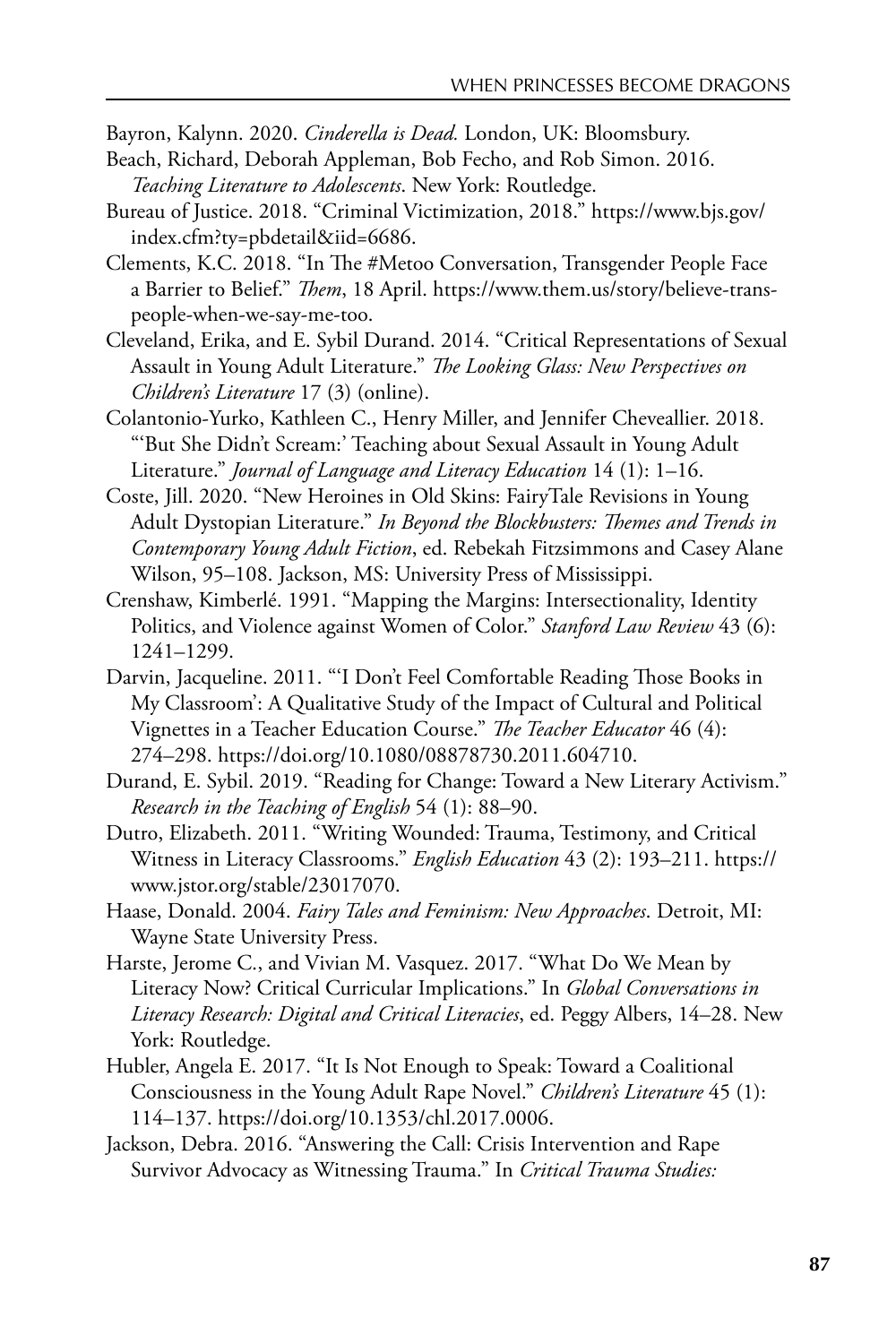*Understanding Violence, Confict and Memory in Everyday Life*, ed. Monica J. Casper and Eric Wertheimer, 205–226. New York, NY: NYU Press.

- James, Sandy E., Jody L. Herman, Susan Rankin, Mara Keisling, Lisa Mottet, and Ma'ayan Anafi. 2016. *Te Report of the 2015 US Transgender Survey*. Report to the National Center for Transgender Equality, Washington DC.
- Janks, Hilary. 2014. "Critical Literacy's Ongoing Importance for Education." *Journal of Adolescent & Adult Literacy* 57 (5): 349–356. https://doi. org/10.1002/jaal.260.
- Joosen, Vanessa. 2011. *Critical and Creative Perspectives on Fairy Tales: An Intertextual Dialogue Between Fairy-tale Scholarship and Postmodern Retellings.* Detroit, MI: Wayne State University Press.
- Luke, Allan. 2004. "Foreward." In *Critical Literacy: Enhancing Students' Comprehension of Text,* ed. Maureen E. McLaughlin and Glenn DeVoogd, 4–5. New York, NY: Scholastic.
- Malo-Juvera, Victor. 2014. "Speak: The Effect of Literacy Instruction on Adolescents' Rape Myth Acceptance." *Research in the Teaching of English* 48 (4): 407–427. https://www.jstor.org/stable/24398690.
- Manne, Kate. 2017. *Down Girl: Te Logic of Misogyny*. New York: Oxford University Press.
- Moore, Amber. 2018. "'I Knew You Were Trouble': Considering Childism(s), Shame Resilience, and Adult Caretaker Characters Surrounding YA Rape Survivor Protagonist." *New Review of Children's Literature and Librarianship* 24 (2): 144–166. https://doi.org/10.1080/13614541.2018.1535778.
- Orenstein, Peggy. 2011. *Cinderella Ate My Daughter: Dispatches from the Front Lines of the New Girlie-girl Culture*. New York: Harper.
- Orenstein, Peggy. 2017. *Girls & Sex: Navigating the Complicated New Landscape*. New York: Harper Paperbacks.
- Orenstein, Peggy. 2018. *Don't Call Me Princess: Essays on Girls, Women, Sex, and Life*. New York: Harper Paperbacks.
- Park, Jie Y. 2012. "Re-imaging Reader-Response in Middle and Secondary Schools: Early Adolescent Girls' Critical and Communal Reader Responses to the Young Adult Novel *Speak*." *Children's Literature in Education* 43 (3): 191–212. https://doi.org/10.1007/s10583-012-9164-5.
- Phillips, Nickie D. 2016. *Beyond Blurred Lines: Rape Culture in Popular Media*. Lanham, MD: Rowman & Littlefield.
- RAINN (Rape, Abuse & Incest National Network). 2020. "Victims of Sexual Violence: Statistics." https://www.rainn.org/statistics/victims-sexual-violence.
- Rowe, Karen E. 1979. "Feminism and Fairy Tales." *Women's Studies: An Interdisciplinary Journal* 6 (3): 237–257. https://doi.org/10.1080/00497878. 1979.9978487.